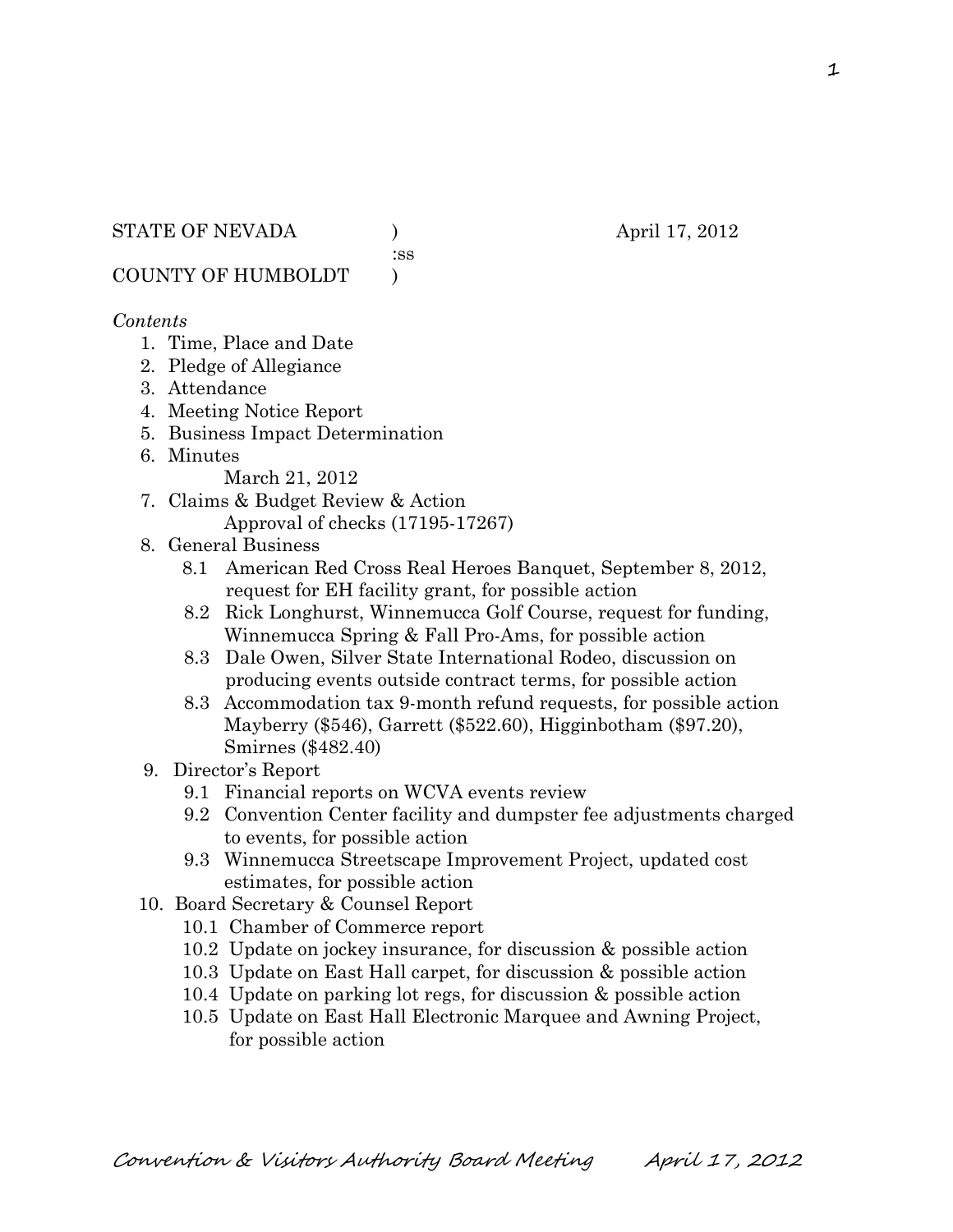#### 11. Board Administrator

- 11.1 March reports
- 11.2 Designation of Auditor for two additional years, FY 2013-2015, review contract, discussion and possible action
- 11.3 Options to diversify cash investments, for possible action
- 12. Other Reports
- 13. Next Meeting Date
- 14. Adjournment

#### **MINUTES, APRIL 17, 2012**

- **1. Time, Place and Date.** The Winnemucca Convention and Visitors Authority met in regular session in full conformity with the law at the Winnemucca Convention Center, East Hall, Winnemucca, Nevada at 4:00 pm on Tuesday, April 17, 2012 with Chairman Terry Boyle presiding.
- **2. Pledge of Allegiance.**

|                                                           | <b>3. Attendance.</b> Convention and Visitors Authority Board Officials Present: |  |
|-----------------------------------------------------------|----------------------------------------------------------------------------------|--|
| Terry Boyle                                               | Chairman and Hotel Representative                                                |  |
| Rodd William Stowell                                      | Vice Chairman and Business Representative                                        |  |
| Don Stoker                                                | Treasurer and Motel Representative                                               |  |
| Joyce Sheen                                               | City Representative                                                              |  |
| <b>Bill Macdonald</b>                                     | Secretary and Counsel                                                            |  |
| Convention and Visitors Authority Board Officials Absent: |                                                                                  |  |
| Dan Cassinelli                                            | County Representative                                                            |  |
| Kendall Swensen                                           | Board Administrator                                                              |  |
| <b>Staff Members Present:</b>                             |                                                                                  |  |
| Kim Petersen                                              | Director                                                                         |  |
| <b>Shelly Noble</b>                                       | Administrative Clerk                                                             |  |
| <b>Staff Members Absent:</b><br>None                      |                                                                                  |  |
| Others Present:                                           |                                                                                  |  |
| <b>Bill Lawton</b>                                        | American Red Cross                                                               |  |
| Miranda Kuskie                                            | American Red Cross                                                               |  |
| <b>Bailey Billington</b>                                  | American Red Cross                                                               |  |
| Dale Owen                                                 | Silver State International Rodeo                                                 |  |
| Rick Longhurst                                            | Winnemucca Golf Course                                                           |  |
|                                                           |                                                                                  |  |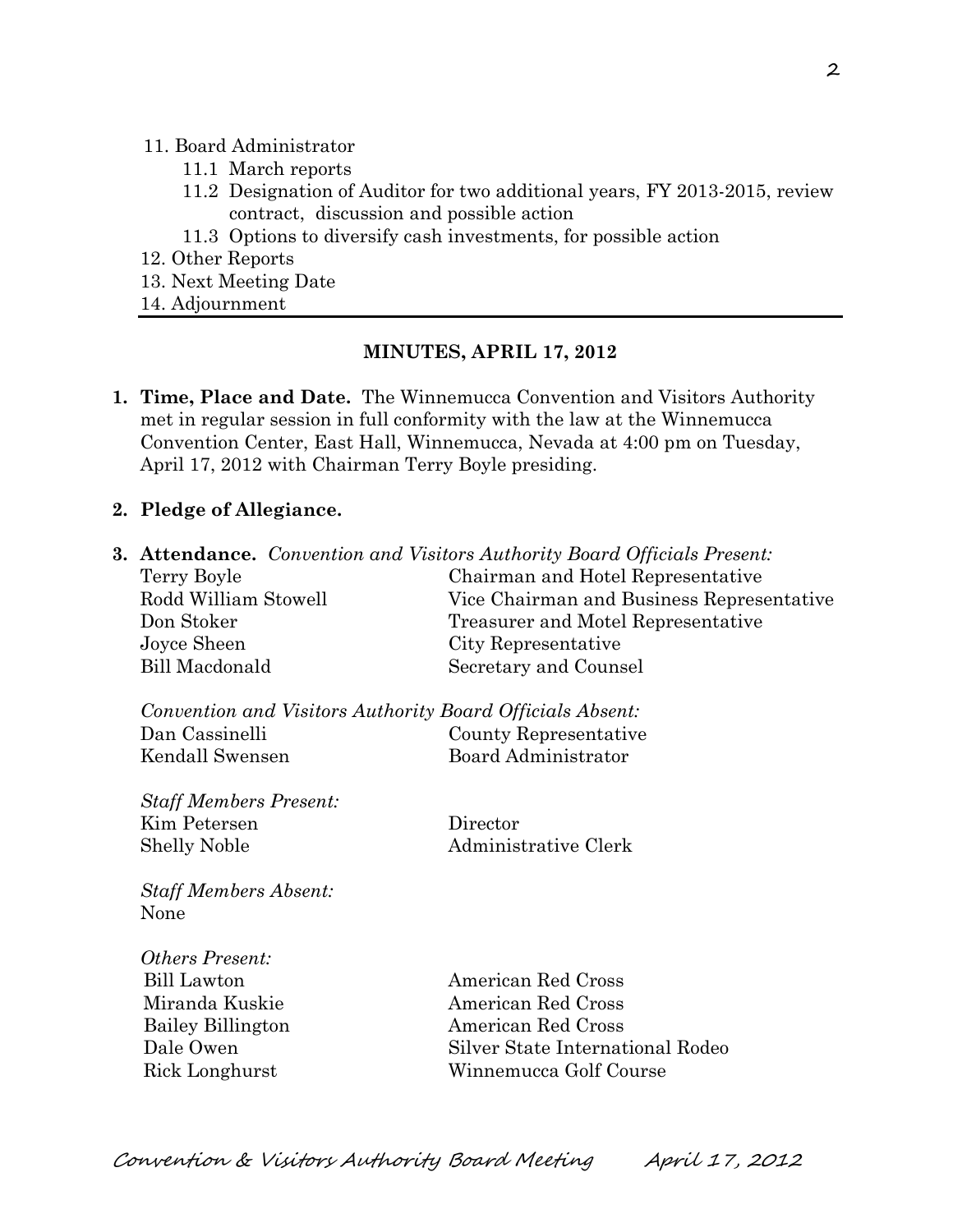### **4. Meeting Notice Report.**

Chairman Boyle reported that notice, including meeting agenda, was posted by Shelly Noble by 9:00 am Thursday, April 12, 2012 at Humboldt County Library, Court House, Post Office, City Hall and Convention Center West Hall. No persons have requested mailed notice during the past six months.

- **5. Business Impact Determination.** After review of the April 17, 2012 agenda, *Rodd William Stowell made a motion that no proposed agenda item is likely to impose a direct and significant economic burden on a business or directly restrict formation, operation, or expansion of a business. The motion carried unanimously, 3-0. Don Stoker was not present for this vote.*
- **6. Minutes.**

Prior meeting minutes of March 21, 2012.

*Joyce Sheen made a motion to accept the minutes of the March 21, 2012 meeting. Motion carried, 3-0. Rodd Stowell abstained because he did not attend this meeting.* 

**7. Claims.** The following claims were submitted for payment and approved on March 21, 2012:

| BANK ACCOUNT      | <b>CHECK NUMBERS</b> | <b>AMOUNT</b> |
|-------------------|----------------------|---------------|
| Nevada State Bank | 17195-17267          | \$132,869.88  |

*Joyce Sheen made a motion to approve all claims as submitted. The motion carried unanimously, 4-0.*

**8. General Business.**

**8.1 American Red Cross Real Heroes Banquet, September 8, 2012, request for EH facility grant, for possible action**

Bailey Billington and Miranda Kuskie are requesting the Main Floor and kitchen in the East Hall for their annual Real Heroes Banquet on September 8. This year's event will include a dinner and awards banquet. The WCVA board has supported this event for the past few years and they are hoping this support with continue. *Don Stoker made a motion approving a facility grant for the Main Floor and kitchen of the East Hall (\$750) for the American Red Cross Real Heroes Banquet on September 8, 2012. Motion carried unanimously, 4-0.* The American Red Cross is responsible for any other Convention Center charges.

**8.2 Rick Longhurst, Winnemucca Golf Course, request for funding, Winnemucca Spring & Fall Pro-Ams, for possible action** Mr. Longhurst is the new golf pro at the golf course and is here requesting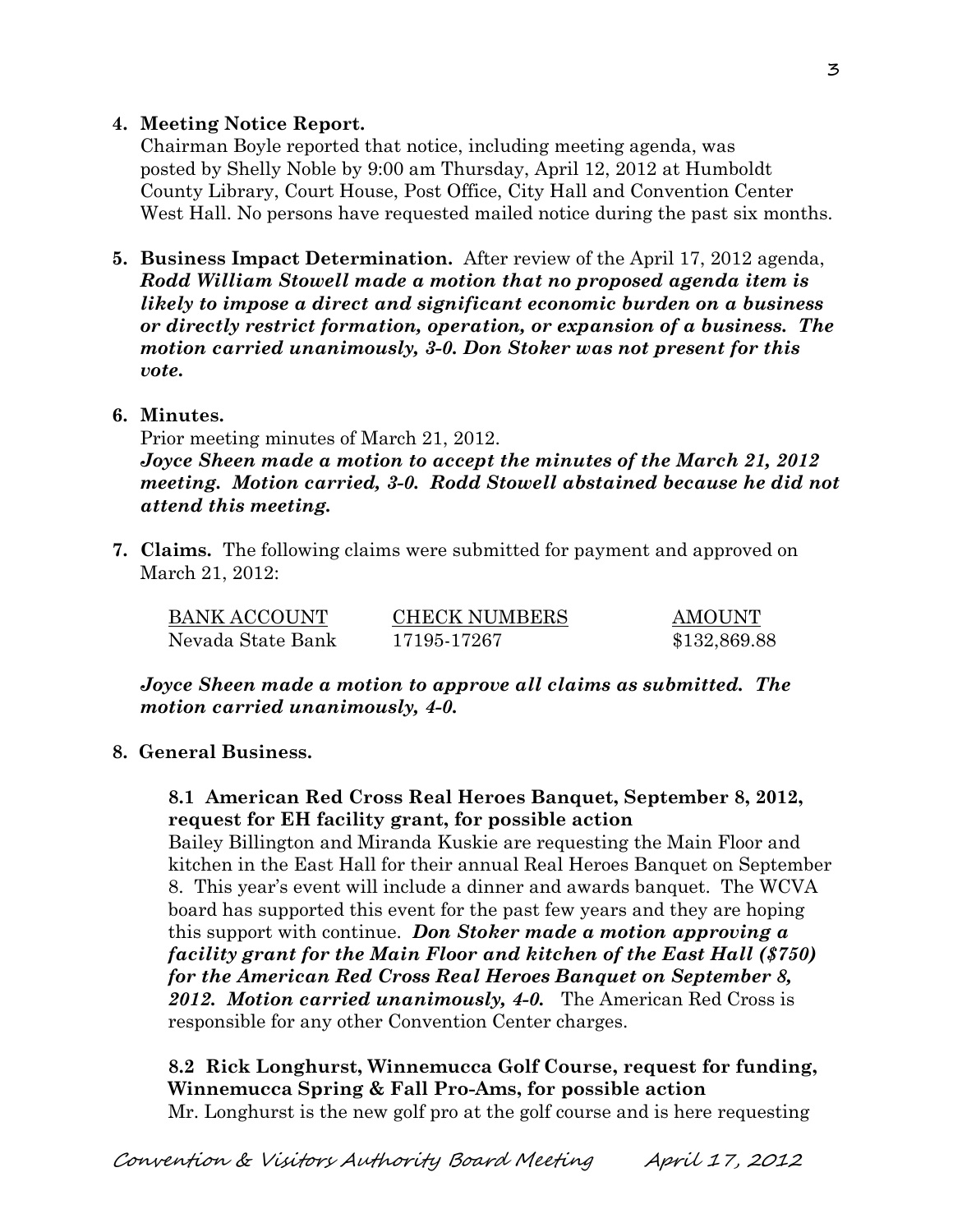\$5,000 (\$2,500 for each tournament) to be used as an additional amount added to the prize purse for the professional golfers that participate. WCVA has granted funding for these tournaments several years ago but the prior golf pro did not make this request recently. *Joyce Sheen made a motion approving a\$5,000 grant (2 tournaments @ \$2,500 each) for the Winnemucca Spring (May 5 & 6) & Fall (September 15 & 16) Pro-Ams at the Winnemucca Golf Course. Motion carried unanimously, 4-0.* 

### **8.3 Dale Owen, Silver State International Rodeo, discussion on producing events outside contract terms, for possible action**

Dale is now the president of SSIR and this organization had planned to discuss holding a bull riding during the Silver State International Rodeo in July. As outlined in item 4.6 of the contract, "All extracurricular activities will be the sole responsibility of WCVA". This activity would fall under this clause. However, as of earlier today, the bull riding is not going to take place after all. They would like to add some team ropings, breakaways and barrel racing in between the rodeo events. These also would fall into this category. After some discussion, board members agreed that SSIR should be able to host these events but there will not be any fairgrounds manpower available to work the arena or make any kind of preparations. *Joyce Sheen made a motion authorizing Bill Macdonald to prepare an addendum to the Silver State International Rodeo contract granting them permission to host the additional events, as stated above. Motion carried unanimously, 4-0.* 

**8.4 Accommodation tax 9-month refund requests, Mayberry (\$546), Garrett (\$522.60), Higginbotham (\$97.20), Smirnes (\$482.40), for possible action**

*Don Stoker made a motion to approve the accommodation tax 9-month refund requests for Daniel Mayberry (\$546), Ben Garrett (\$522.60), E. B. Higginbotham (\$97.20), Andrew Smirnes (\$482.40). Motion carried unanimously, 4-0.*

**9. Director's Report.**

#### **9.1 Financial reports on WCVA events**

Bank reconciliations for the Tri-County Fair and Ranch Hand Rodeo were included in the board packets for review.

### **9.2 Convention Center facility and dumpster fee adjustments charged to events, for possible action**

As we have larger events at the Convention Center, the trash they produce (mainly cardboard) has become an issue since a lot of the time the dumpsters are nearly full before the event even begins. This leaves the caterers with no where to dispose of their trash. Kim was wondering if this Board would be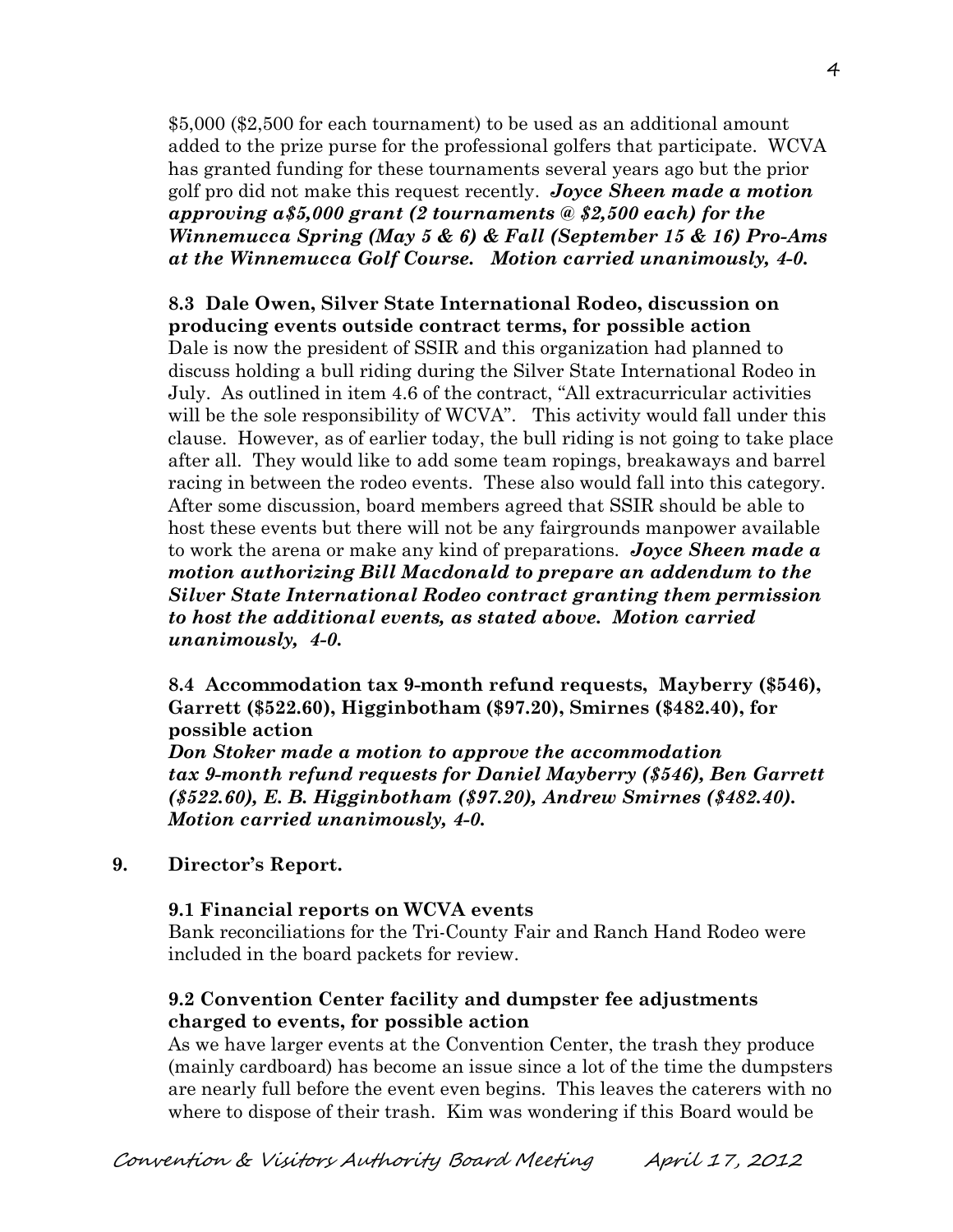interested in instituting an additional dumpster charge that would be passed along to the organizations renting the facility. This would cover the cost (around \$300) to make sure that the large dumpster is empty on Friday before anyone starts unloading items and utilizing it. Board members discussed the cost and need for this type of additional fee. President Boyle felt that the catering fees that are received from these events more than cover the Convention Center expenses. Another issue discussed was the demand by the large weekend events to have access to the buildings on Fridays by 8 am. Our staff is usually trying to clean up from the week day events and setup the next event. Having additional people in the building hampers their progress. Even when we inform the host producer that the building will not be available until mid-morning or early afternoon, most of the time they will arrive at 8 am anyway and expect their set-up to be done. Historically, we have tried to work with them and let them in as early as we can but it isn't always possible for them to get in first thing on Friday morning. Board members suggested that an agenda item be added to May's regular meeting instituting a fee to have access to the Convention Center on Friday before a weekend event and that weekend events will not be granted access to the facility until noon on Friday.

#### **9.3 Winnemucca Streetscape Improvement Project, updated cost estimates, for possible action**

Don brought in revised drawings of what this project may look like. In previous drawings there was a lot of concrete and pavers. The latest version incorporates much more grass, which the board liked better than all the concrete. With less concrete, the cost was also considerably less than previously quoted. Kim did express concern about how much of the lot on Melarkey would be included in this project since we purchased that land last year to be used for parking. A joint meeting between the City, County and WCVA may take place next month to discuss these items.

#### **10. Secretary and Counsel, Monthly report.**

#### **10.1 Chamber of Commerce report**

No report.

#### **10.2 Update on jockey insurance, discussion & possible action**

Bill is meeting with an auditor from Liberty Mutual, our previous provider of this coverage, and he is confident this policy will be re-established.

#### **10.3 Report on East Hall carpet, for discussion and possible action** In Bill's report he has included the retail price of the carpet as well as the

price we will be charged since we are now a member of the NJPA.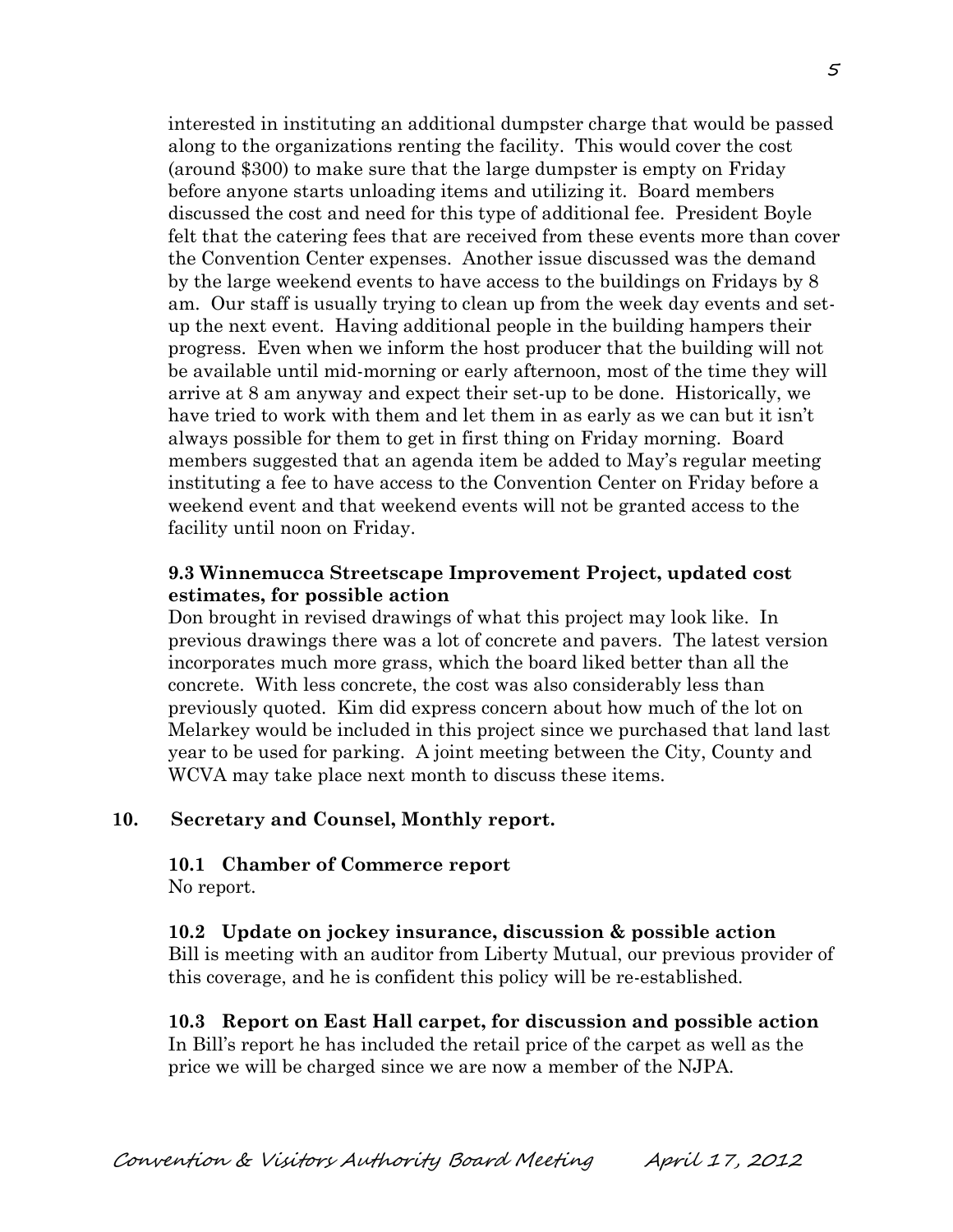**10.4 Update on parking lot regs, discussion & possible action** No report.

### **10.5 Update on East Hall Electronic Marquee and Awning project, for discussion and possible action** No report.

# **11. Board Administrator.**

# **11.1 March Financial Reports**

No report.

# **11.2 Designation of Auditor for two additional years, FY 2013-2015, review contract, for possible action**

Steele and Associates made a 3-year proposal for annual auditing services for the Winnemucca Convention & Visitors Authority that this board would like to enter into. Last month's agenda item only authorized these services for one year. Even though a formal vote is not required, due to the dollar amount involved, Bill thought it would be a good idea to go ahead with a formal motion approving the additional two years. *Don Stoker made a motion approving the agreement which designates Steele and Associates as the WCVA auditors for FY 2013-2015. Motion carried unanimously, 4-0.*

**11.3 Options to diversify cash investments, for possible action** No report.

# **12. Other Business.**

# **12.1 Ranch Hand Rodeo update**

At this point, it looks like this year's event will just break even. It's still a great event for the community but even though the gate was up, some of the events were down this year.

# **12.2 TCF Concert update**

Ticket sales have slowed but continue to trickle in even though the advertising has pretty much stopped. Kim expects that most of the remaining tickets (majority are General Admission) will be sold right before the concert.

# **12.3 May meeting date**

Our regular meeting date in May is May 16. However, we are required by statute to have our budget hearing on May 17 or May 18. Bill suggested we move our regular meeting to May 17 but Kim will be unavailable that day so the board agreed to keep the regular meeting on May 16 and hold a special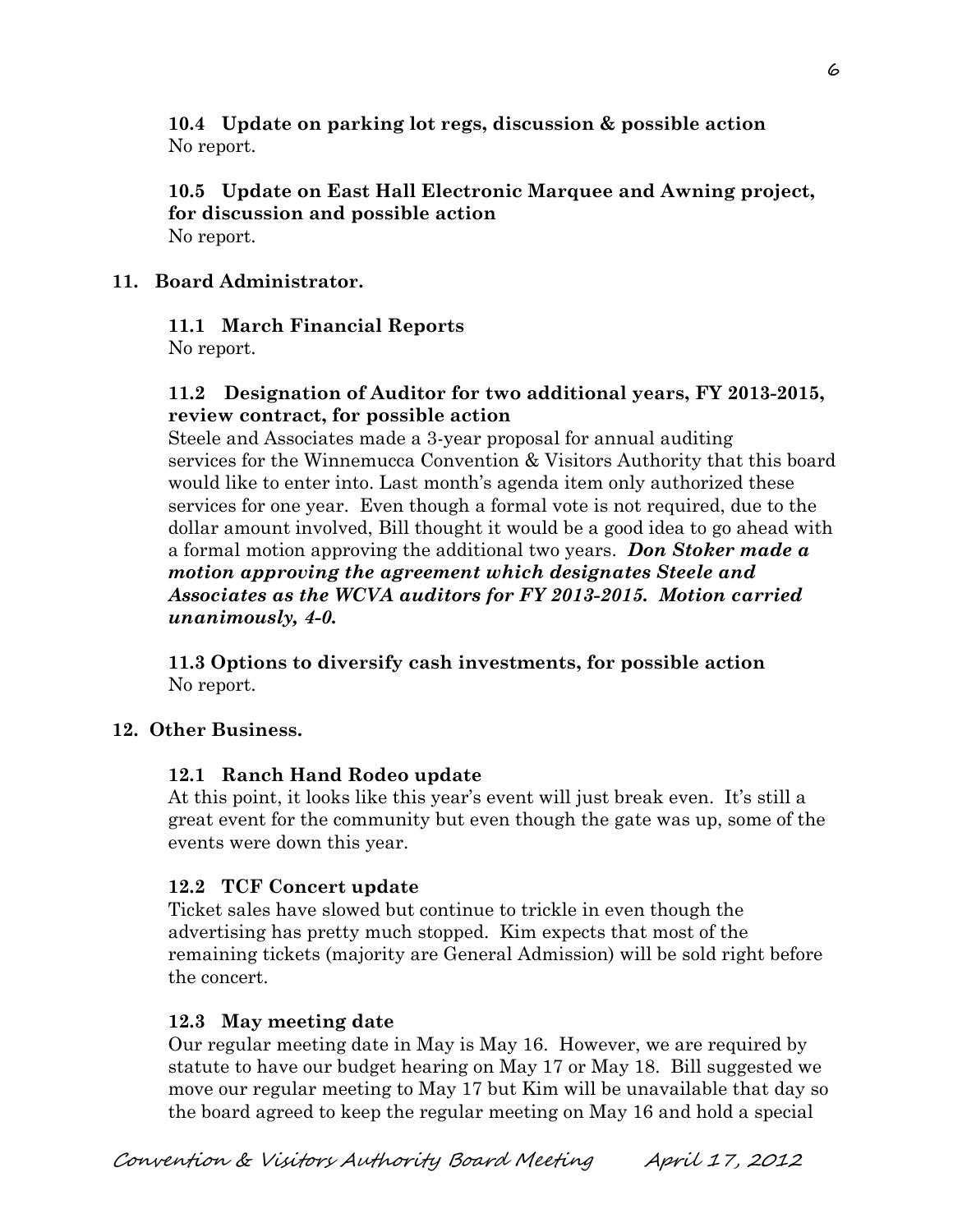meeting on May 17 to comply with the budget hearing requirement.

### **12.4 Easter egg hung**

There was no community Easter egg hunt this year in Winnemucca so Kim would like to form a committee next year to host a hunt. He will be working on it and will keep the board informed of their progress.

# **13. Regular Business. Next Meeting. The Board confirmed the next regular meeting date of Wednesday, May 16, 2012, 4:00 pm and special budget hearing date of Thursday, May 17, 2012 at 4:00 pm.**

**14. Adjourn.** *Don Stoker made a motion to adjourn this meeting. Motion carried unanimously,4-0.* The meeting was adjourned at 5:20 pm to the next regular meeting, or to the earlier call of the Chairman or to the call of any three (3) members of the Board on three (3) working days notice.

Respectfully submitted,

Shelly Noble

 $APPROVED ON$ ,  $2012$ 

As written\_\_\_\_\_\_\_\_\_\_\_\_\_\_\_

As corrected \_\_\_\_\_\_\_\_\_\_\_\_\_ Winnemucca Convention & Visitors Authority Board